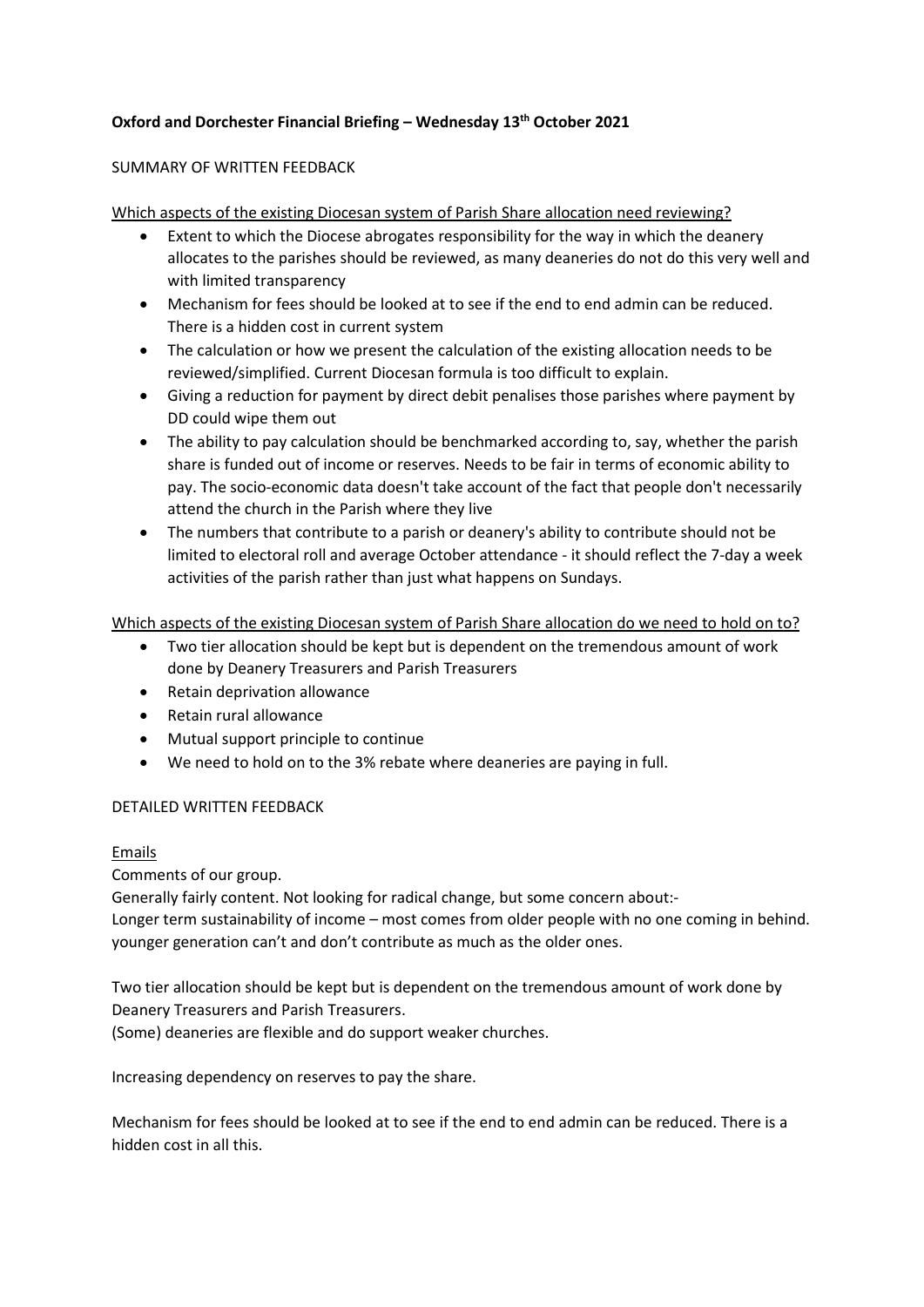Although the subject of discontent, it is difficult to envisage how it could be improved.

Redistribution of rebates varies from deanery to deanery.

May I make a couple of suggestions? These are not meant to be a criticism.

1) The financial documents could be circulated to the attendees in advance of the meeting. It will afford the participants the opportunity to gain a quicker understanding of the data presented.

2) The financial data may be better understood if we can place it in a time context of say three years. This allows the reader to determine any trends that may be occurring. But with the Covid pandemic four years would have been better in this case 2019 & 2020 actuals, 2021 forecast and 2022 budget.

3) I wonder if the Diocese entered into an accounting software contract granting the parishes access would be helpful? The standardization of accounting methodology will simplify your tasks and improve financial analysis.

I recognize one the major challenges is trying to determine the revenue stream. The budget is expense driven, rather than revenue driven. We are almost in a state of perpetual 'catch-up'. I detected a movement toward delegating more of the parish share calculation to the Deanery because they are closer to the parishes and their abilities to fund. I think this is a step in the right direction.

Parish Share is a complicated issue. If the seventh item (the formulation) of the fundamental principles was placed in number one, the other principles would be placed in a different context. I think the calculation or how we present the calculation needs to be reviewed/simplified. I am preparing an analysis of Parish Share for our PCC and if I come up with any brilliant ideas, I will let you know.

Verbal Questions See video recording

### Chat box

 $\overline{a}$ 

Comparatives would be useful to 2022 budget, so we can see the difference. Also, what is the increase for Parish share from one year to next.

I find it helpful to our parish to tell them that 'this is the cost of clergy'.

Should be easy to have two slides showing costs per minister both ways....

Could John O please show the 22 budget for Admin and Mission as compared with 2019 being the last normal year.

You will have a much better attendance if you continue to use Zoom And reduce the carbon footprint.

It may be beneficial to receive the slides before the meeting as it is difficult to absorb the quantity of data presented.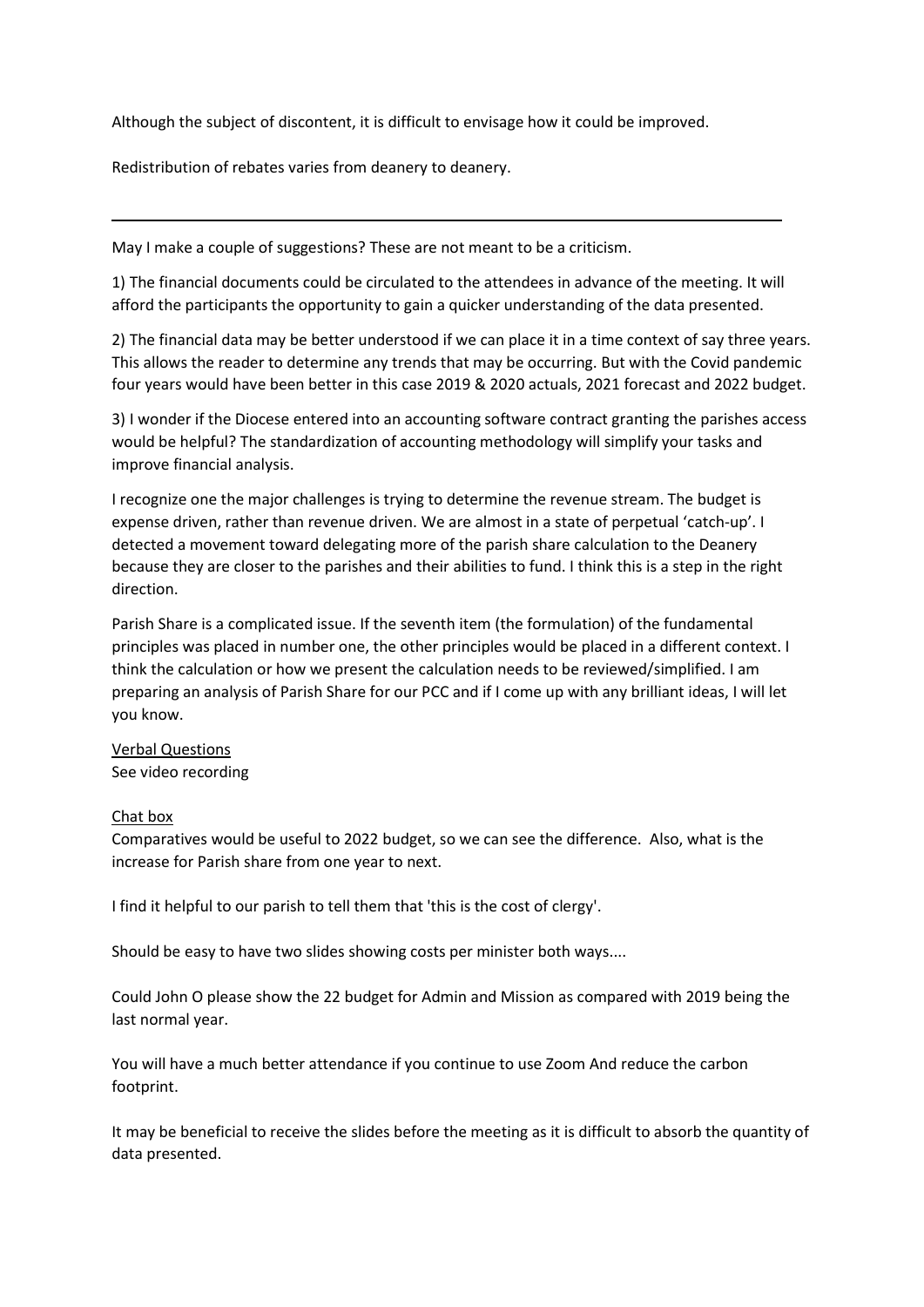It would also be helpful to have the slides before the presentation rather than afterwards.

If you are going to provide commentary on questions after the session then two more things to consider please: you described the variation in collection etc nationally; what is the range within the diocese? 2. Do the buildings cost plans include fitting more environmentally heating systems into clergy housing (e.g. air source heat pumps)?

Briefing pack would be great, thank you

In the first session you said no change in Parish Share. Is this just the total amount? Will there be changes as a result of different inputs in the formula?

Breakout Groups

Feedback from our group

To keep:

Needs to be fair in terms of economic ability to pay.

Local knowledge – Deaneries are important in reallocating.

Needs to be tied to the parish church – in the rural church the local church is important.

Good level of buy in from parishes and a system that encourages generosity.

To change:

Needs to be easy to communicate – Experian Mosaic is difficult to explain especially when church attendees do not reflect the average parish.

Some deaneries see the current formula as so complicated that they do not use it to allocate. Current Diocesan formula is too difficult to explain.

Large churches currently can pay a large amount per minister.

Local factors (eg air bases) make a Diocesan system difficult to push down to benefices – could there be scope for a model which can be used by the Deanery to allocate across benefices.

It would be good to have real information on who attends affecting the calculation rather than general Experian data

Fewer lines in the calculation.

How does the rural and deprivation relief bit work? That seems most difficult to understand.

Group 5 - requests for minimal change, it is working well but better for fees not to have to be passed over to diocese and then returned

Group 8: Review Q 1. simplify and always, always be transparent. Keep Q 2: Retain deprivation allowance, mutual support principle to continue, do more generous giving; keep rural rebate; and, above all, retain Deanery responsibility for allocation of Parish share down to the benefices. Our group 8 also said that giving a reduction for payment by direct debit penalises those parishes where payment by DD could wipe them out! It is difficult enough for parishes to retain banking facilities as it is.

Need a simpler system. Need a better way of assessing ability to pay and to include other commitments such as Grade 1 listed buildings

Group 11 - If it's not broken, don't fix it. Very nervous of a change, especially at this time so soon after Covid